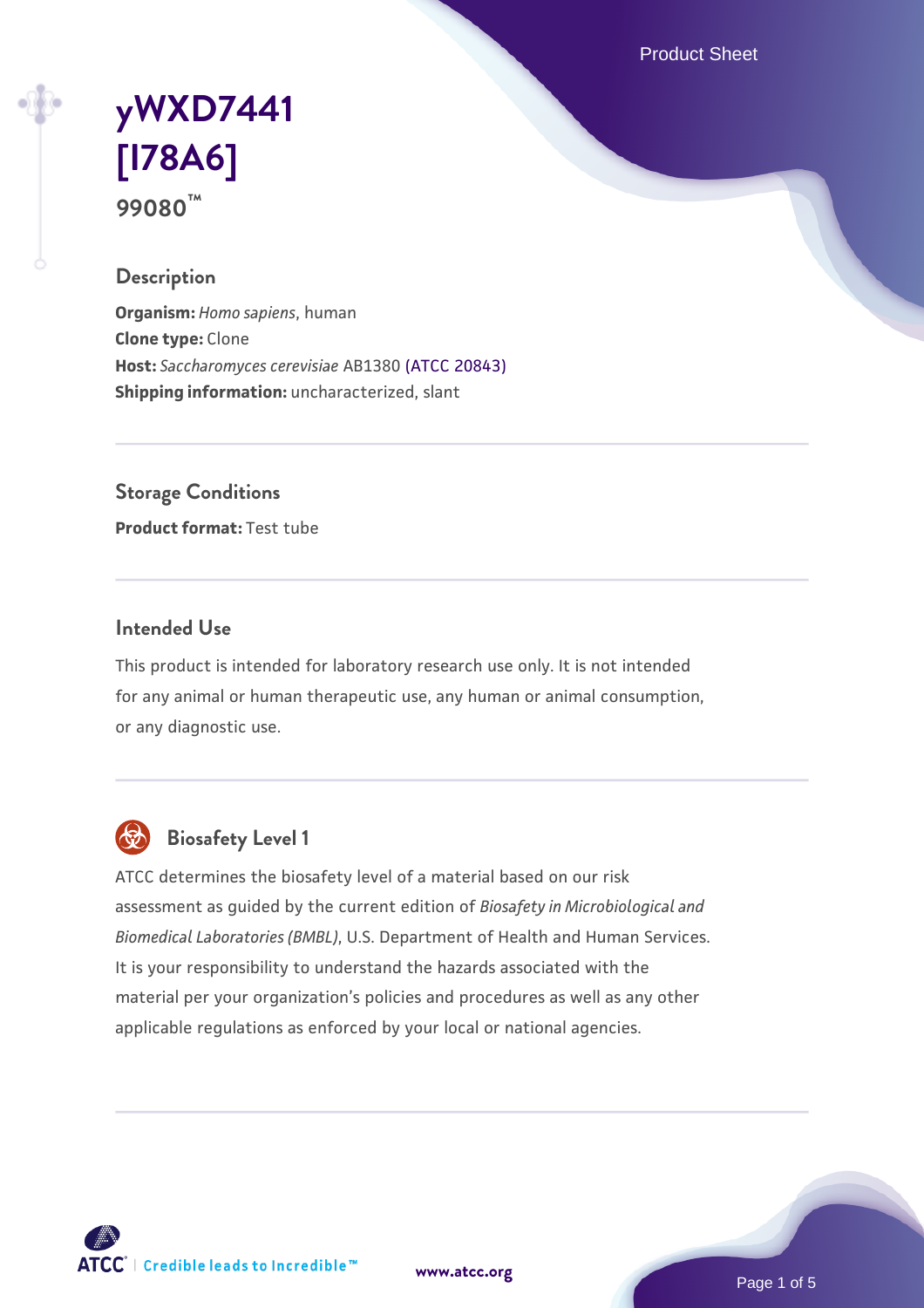## **Certificate of Analysis**

For batch-specific test results, refer to the applicable certificate of analysis that can be found at www.atcc.org.

#### **Insert Information**

**Type of DNA:** genomic **Genome:** Homo sapiens **Chromosome:** X **Gene name:** DNA Segment **Gene product:** DNA Segment **Contains complete coding sequence:** Unknown

#### **Vector Information**

**Type of vector:** YAC **Markers:** SUP4; URA3; TRP1

## **Growth Conditions**

**Medium:**  [ATCC Medium 1245: YEPD](https://www.atcc.org/-/media/product-assets/documents/microbial-media-formulations/1/2/4/5/atcc-medium-1245.pdf?rev=705ca55d1b6f490a808a965d5c072196) **Temperature:** 30°C

## **Notes**

More information may be available from ATCC (http://www.atcc.org or 703- 365-2620).

## **Material Citation**

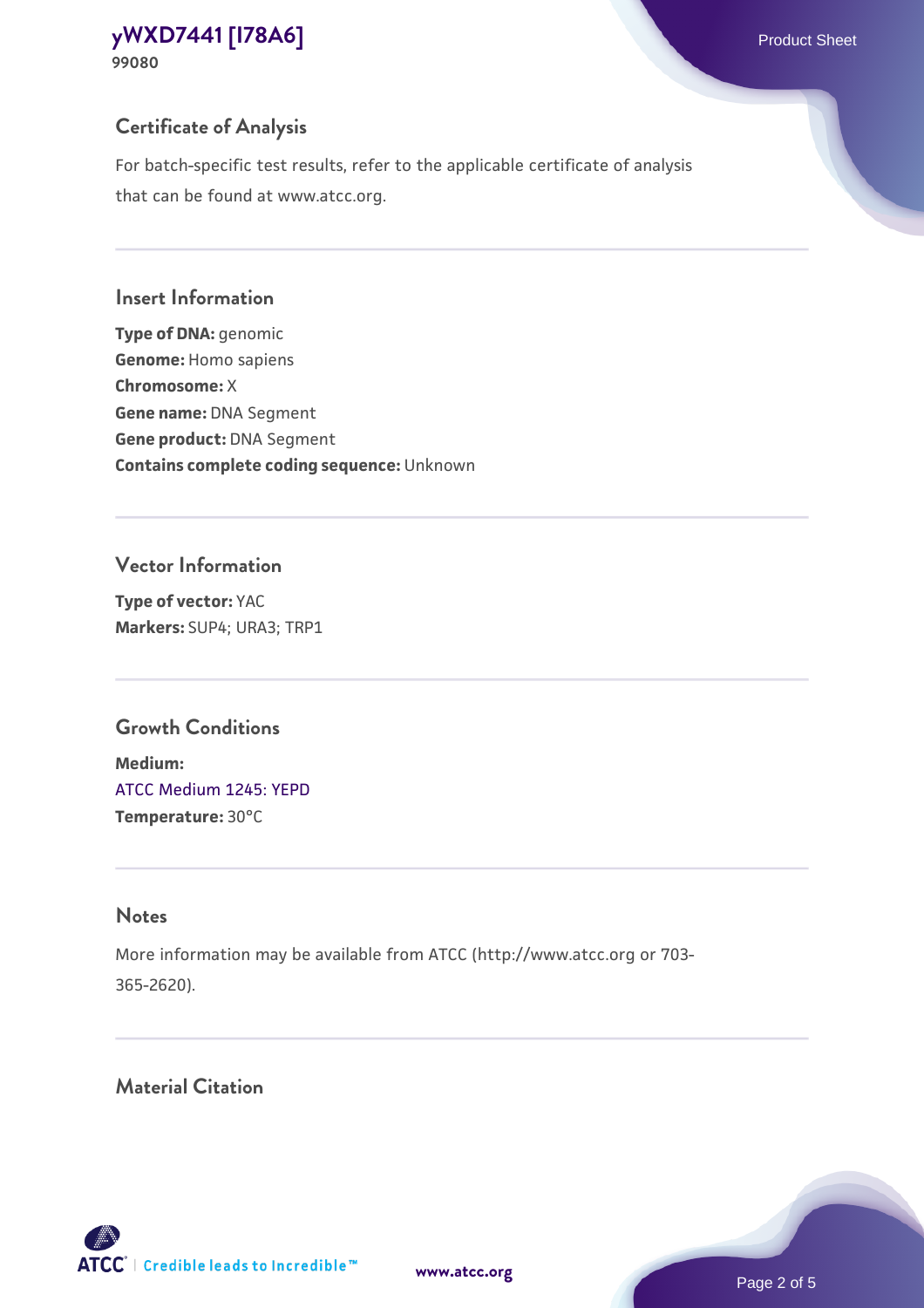If use of this material results in a scientific publication, please cite the material in the following manner: yWXD7441 [I78A6] (ATCC 99080)

#### **References**

References and other information relating to this material are available at www.atcc.org.

## **Warranty**

The product is provided 'AS IS' and the viability of  $ATCC<sup>®</sup>$  products is warranted for 30 days from the date of shipment, provided that the customer has stored and handled the product according to the information included on the product information sheet, website, and Certificate of Analysis. For living cultures, ATCC lists the media formulation and reagents that have been found to be effective for the product. While other unspecified media and reagents may also produce satisfactory results, a change in the ATCC and/or depositor-recommended protocols may affect the recovery, growth, and/or function of the product. If an alternative medium formulation or reagent is used, the ATCC warranty for viability is no longer valid. Except as expressly set forth herein, no other warranties of any kind are provided, express or implied, including, but not limited to, any implied warranties of merchantability, fitness for a particular purpose, manufacture according to cGMP standards, typicality, safety, accuracy, and/or noninfringement.

#### **Disclaimers**

This product is intended for laboratory research use only. It is not intended for any animal or human therapeutic use, any human or animal consumption,

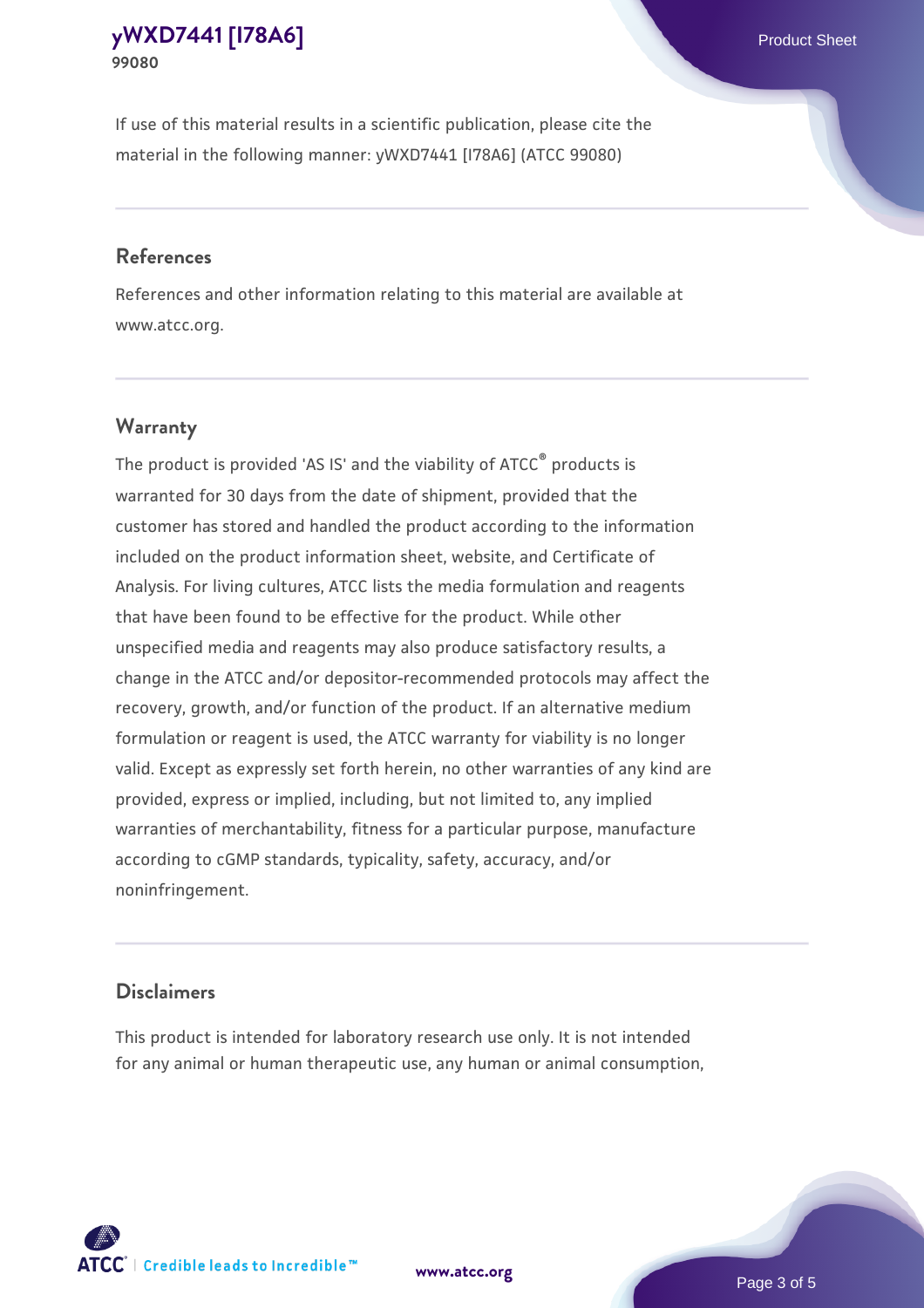or any diagnostic use. Any proposed commercial use is prohibited without a license from ATCC.

While ATCC uses reasonable efforts to include accurate and up-to-date information on this product sheet, ATCC makes no warranties or representations as to its accuracy. Citations from scientific literature and patents are provided for informational purposes only. ATCC does not warrant that such information has been confirmed to be accurate or complete and the customer bears the sole responsibility of confirming the accuracy and completeness of any such information.

This product is sent on the condition that the customer is responsible for and assumes all risk and responsibility in connection with the receipt, handling, storage, disposal, and use of the ATCC product including without limitation taking all appropriate safety and handling precautions to minimize health or environmental risk. As a condition of receiving the material, the customer agrees that any activity undertaken with the ATCC product and any progeny or modifications will be conducted in compliance with all applicable laws, regulations, and guidelines. This product is provided 'AS IS' with no representations or warranties whatsoever except as expressly set forth herein and in no event shall ATCC, its parents, subsidiaries, directors, officers, agents, employees, assigns, successors, and affiliates be liable for indirect, special, incidental, or consequential damages of any kind in connection with or arising out of the customer's use of the product. While reasonable effort is made to ensure authenticity and reliability of materials on deposit, ATCC is not liable for damages arising from the misidentification or misrepresentation of such materials.

Please see the material transfer agreement (MTA) for further details regarding the use of this product. The MTA is available at www.atcc.org.

## **Copyright and Trademark Information**

© ATCC 2021. All rights reserved.

ATCC is a registered trademark of the American Type Culture Collection.



**[www.atcc.org](http://www.atcc.org)**

Page 4 of 5